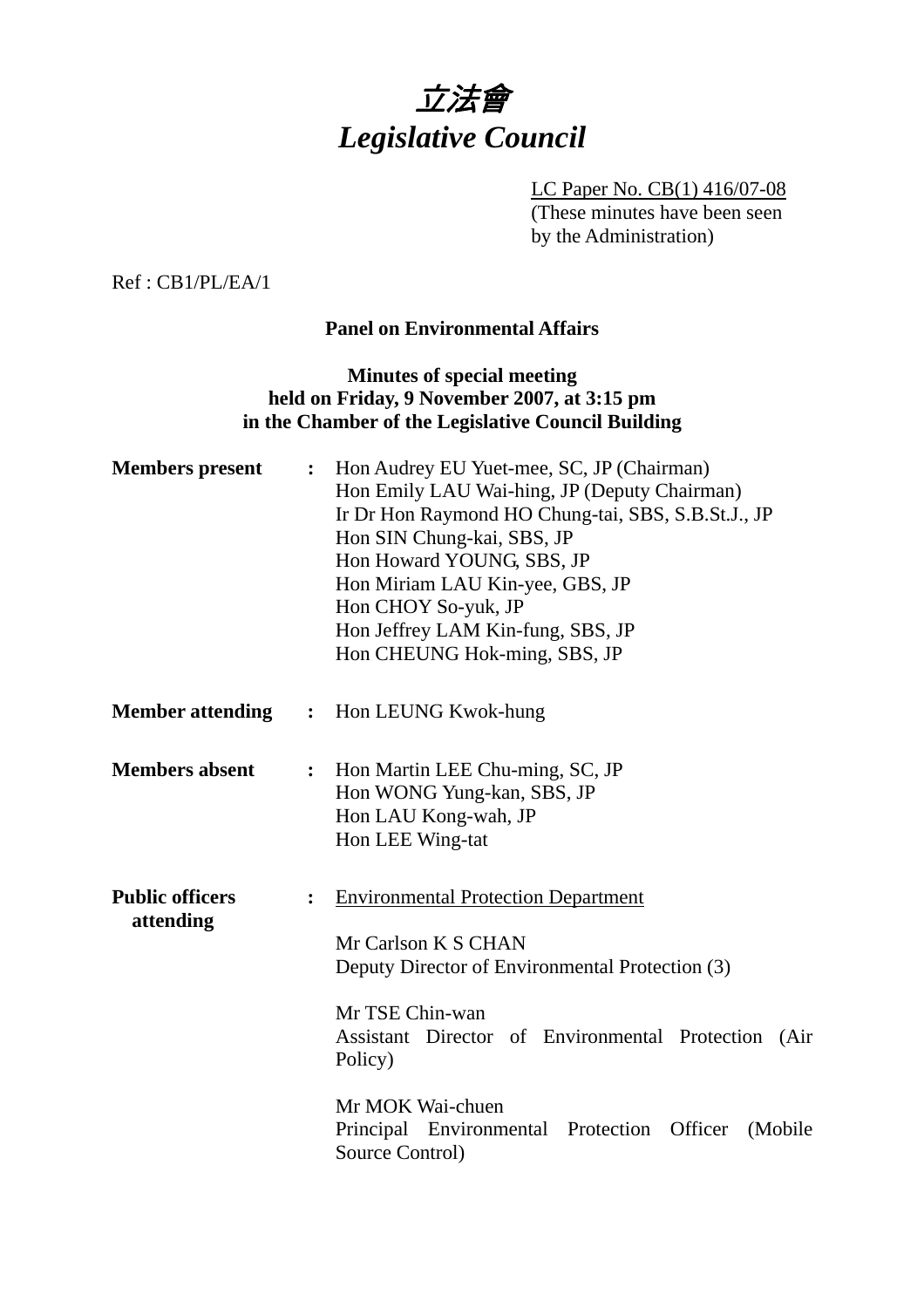|                                                    | $-2-$<br><b>Transport and Housing Bureau</b>                                                                |
|----------------------------------------------------|-------------------------------------------------------------------------------------------------------------|
|                                                    | Miss Winky SO                                                                                               |
|                                                    | Principal Assistant Secretary for Transport and Housing<br>(Transport)                                      |
|                                                    | Financial Services and the Treasury Bureau                                                                  |
|                                                    | Mr Kenneth CHENG<br>Principal Assistant Secretary for Financial Services and<br>the Treasury (Treasury)     |
| <b>Attendance by</b><br>$\mathbf{L}$<br>invitation | <b>Public Omnibus Operators Association Ltd</b>                                                             |
|                                                    | Mr TANG Chi-keung<br><b>Committee Member</b>                                                                |
|                                                    | Hong Kong Association of Aircargo Truckers Ltd                                                              |
|                                                    | Mr Richard TSANG<br>Chairman                                                                                |
|                                                    | <b>Kowloon Truck Merchants Association Ltd</b>                                                              |
|                                                    | Mr LEUNG Kun-kuen<br>Chairman                                                                               |
|                                                    | <b>Transport and Logistics Worker Union</b>                                                                 |
|                                                    | Mr TAM Wai-to<br>President                                                                                  |
|                                                    | William Car Services Co                                                                                     |
|                                                    | Mr Ben LEUNG                                                                                                |
|                                                    | Hong Kong, Kowloon and New Territories Public and<br><b>Maxicab Light Bus Merchants' United Association</b> |
|                                                    | Mr LEUNG Hung<br>Chairman                                                                                   |
|                                                    | <b>Concrete Industry Workers Union</b>                                                                      |
|                                                    | Mr TSE Kwong-yiu<br>Chairman                                                                                |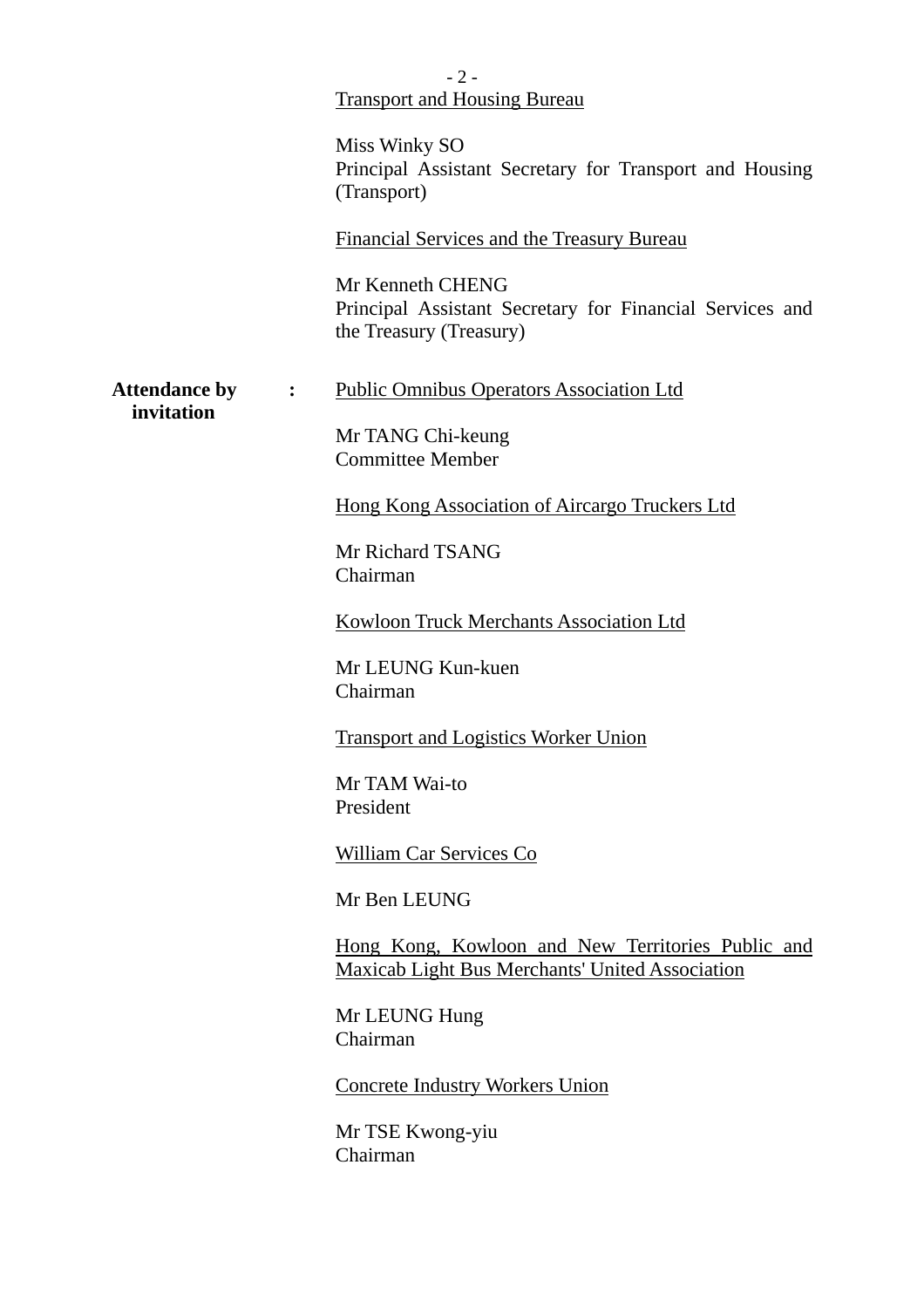- 3 - Hong Kong Dumper Truck Drivers Association

Mr LEE Chi-fai Chairman

Federation of Hong Kong Transport Worker Organizations

Mr CHAN Sam-choi Chairman

Public Light Bus General Association

Mr LING Chi-keung Chairman

Hong Kong Container Tractor Owner Association Ltd

Mr CHAN Fu-chuen **Director** 

Lok Ma Chau China Hong Kong Freight Association

Mr Stanley CHAING Chairman

China Hong Kong and Macau Boundary Crossing Bus Association

Mr Alan CHAN Secretary-General

Taxi and Public Light Bus Concern Group

Mr LAI Ming-hung Chairman

Hong Kong Vehicle Transportation Association

Mr KONG Chi-keung Chairman

Lam Tin Wai Hoi Public Light Bus Association

Mr NGAI Chor Chairman

Van's Calling Centre Association

Mr WONG Yung-shing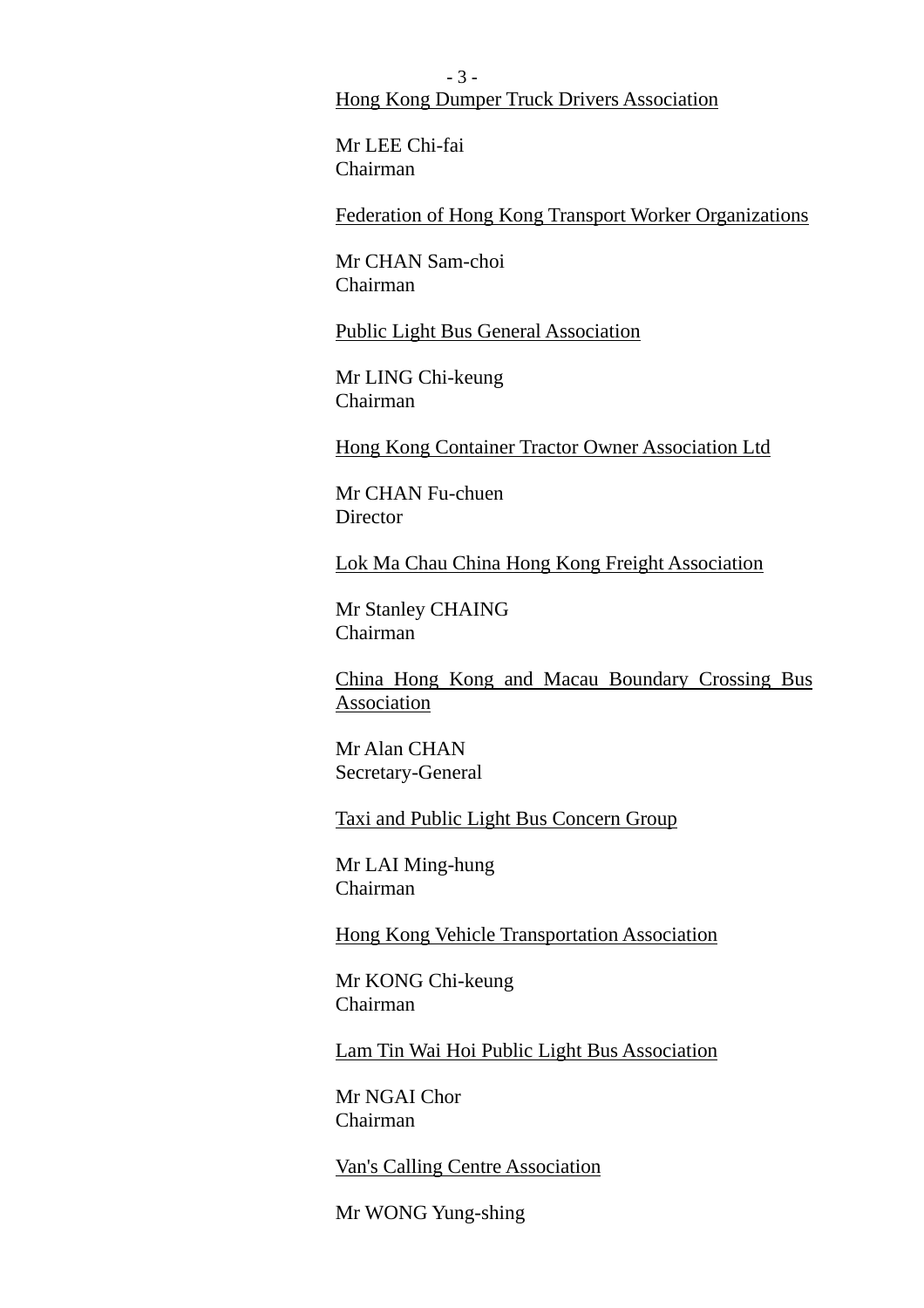|                              |                | $-4-$<br>Hon Wah Public Light Bus Association Ltd    |
|------------------------------|----------------|------------------------------------------------------|
|                              |                | Mr CHAU Yee-sun<br>Chairman                          |
|                              |                | The Hong Kong Union of Light Van Employees           |
|                              |                | Mr IP Moon-lam<br>Chairman                           |
|                              |                | 中重型貨車關注組                                             |
|                              |                | Mr LAI Kim-tak<br>Chairman                           |
| <b>Clerk in attendance :</b> |                | Miss Becky YU<br>Chief Council Secretary (1)1        |
| <b>Staff in attendance</b>   | $\ddot{\cdot}$ | Mrs Mary TANG<br>Senior Council Secretary (1)2       |
|                              |                | <b>Miss Mandy POON</b><br>Legislative Assistant (1)4 |
|                              |                |                                                      |

#### **I. Measures to promote the use of more environment-friendly fuels**

Meeting with Public Omnibus Operators Association Ltd (LC Paper No. CB(1) 221/07-08(01))

 Mr TANG Chi-keung, Committee Member, said that despite the introduction of financial incentives for the use of environment-friendly fuels, the transport trades were not able to benefit from these incentives because the oil companies had somehow been able to use various excuses (such as high transport and cleaning costs, increased land costs etc) to increase rather than lower the fuel prices, thereby encroaching the incentives provided by the Government. By way of illustration, the price of ultra low sulphur diesel (ULSD) had increased from \$6.29 per litre in 2000 to \$9.52 per litre in 2007. The situation had been further aggravated as the Government had declined the transport trades' repeated requests for lowering the fuel duty. As a result, the fuel prices in Hong Kong were much higher than that of the Mainland and Singapore, which stood at \$5.2 and \$7.5 per litre respectively. He added that vehicle emissions were not the only source of pollution and more should be done to improve air quality through reduction of emissions from power companies and urban activities. Given that the switch to use Euro V diesel by Euro I, II and III diesel vehicles could only reduce the respirable suspended particulates by 5% and carbon dioxide from 1% to 3%, he did not see the urgency of pushing ahead with the switch. As such, the Public Omnibus Operators Association Ltd was opposed to the proposed introduction of Euro V diesel.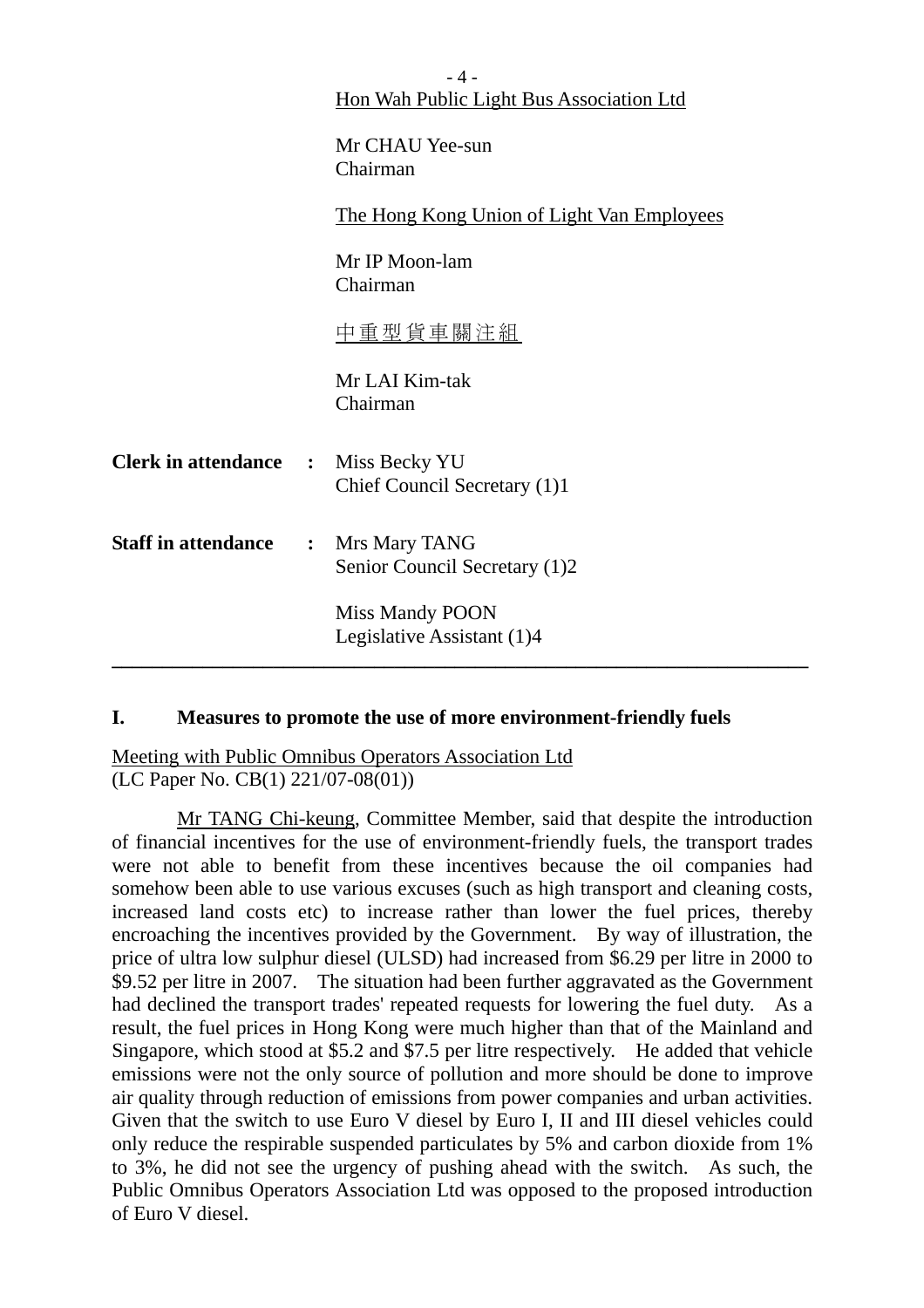- 2. Mr TANG also requested the Administration to
	- (a) take measures to prevent oil companies from profiteering from the duty concessions;
	- (b) reduce fuel duty to take account of the operating difficulties of the transport trades and bring the duty rate in line with the Mainland and Singapore; and
	- (c) re-consider the introduction of Euro V diesel given that the switch would only bring about minor improvements to air quality, and that the price level of Euro V diesel was not certain at the present stage.

### Meeting with Hong Kong Association of Aircargo Truckers Ltd

3. Mr Richard TSANG, Chairman, opined that the Government was unaware of the operating difficulties of the transport trades. He said that it was unrealistic for the switch to the Euro V diesel when only limited details on the incentive scheme, particularly on the oil price, were given to the trades.

### Meeting with Kowloon Truck Merchants Association Ltd (LC Paper No. CB(1) 221/07-08(02))

4. Mr LEUNG Kun-kuen, Chairman, was of the view that the proposed incentive for the Euro V diesel, which was said to be more environment-friendly, was unnecessary since past experience showed that any duty concessions offered by the Government for the switch to more environment-friendly fuels would only benefit oil companies and not the transport trades. He pointed out that the Administration should waive the fuel duty to ease the operational difficulties which the transport trades were facing.

Meeting with Transport and Logistics Worker Union (LC Paper No. CB(1) 221/07-08(03))

5. Mr TAM Wai-to, President, said that the Union considered it necessary for the Administration to formulate a competition policy on fuel supply and to bring in more oil companies to prevent monopoly. Consideration should also be given to reducing the Government rent for oil companies so that they could not use high Government rent as an excuse to increase fuel prices. The ultimate solution would be for the Administration to waive the fuel duty in an attempt to facilitate the development of the transport and logistics trades. He said that the Union was prepared to support the proposed incentive for Euro V diesel if the three requests were acceded to.

## Meeting with William Car Services Co

6. Mr Ben LEUNG said that the Government should make efforts to prevent oil companies from further increasing the fuel prices as the transport trades had been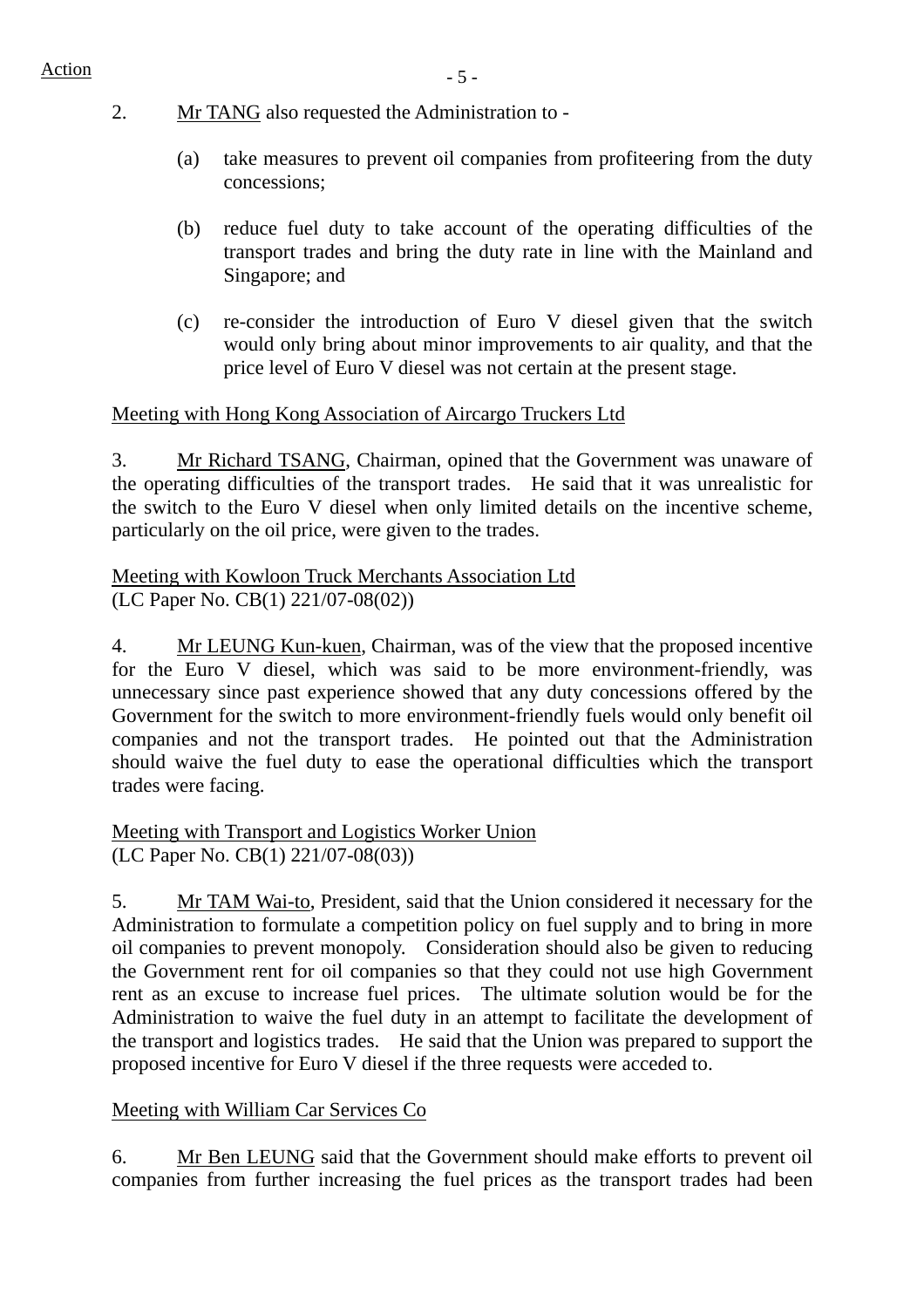having a hard time in coping with high operating costs.

Meeting with Hong Kong, Kowloon and New Territories Public & Maxicab Light Bus Merchants' United Association (LC Paper No. CB(1) 221/07-08(04))

7. Mr LEUNG Hung, Chairman, said that the transport trades had a hard time in coping with the high diesel price which amounted to \$9.52 per litre. In view of the greatly improved fiscal condition, the Association urged the Government to waive the fuel duty. He added that while supporting measures to improve air quality, the transport trades would be reluctant to switch to Euro V diesel when Euro IV diesel vehicles were not commonly used in Hong Kong.

Meeting with Concrete Industry Workers Union (LC Paper No. CB(1) 221/07-08(05))

8. Mr TSE Kwong-yiu, Chairman, said that the cost of fuel accounted for almost 40% of the operating cost of concrete industry drivers. With the high fuel cost, drivers in the concrete industry were struggling for survival. Hence, there was an urgent need for the Administration to reduce the fuel duty which was much higher than that in the Mainland.

Meeting with Hong Kong Dumper Truck Drivers Association (LC Paper No. CB(1) 221/07-08(06))

9. Mr LEE Chi-fai, Chairman, said that the cost of diesel, amounting to over \$6,000 per truck per month, had accounted for almost 55% of the operating cost of dumper truck drivers. As such, the transport trades would support reduction of the fuel duty rate and mandatory use of ULSD by the Government as in the case of the Mainland and some Southeast Asian countries. On the proposed incentive for Euro V diesel, the transport trades were generally concerned whether pre-Euro and Euro I diesel vehicles were adaptable to the switch to Euro V diesel. They also requested for measures to prevent profiteering by oil companies which might try to benefit from the duty concessions provided by Government to encourage the use of more environment-friendly fuels.

Meeting with Federation of Hong Kong Transport Worker Organizations (LC Paper No. CB(1) 221/07-08(07))

10. Mr CHAN Sam-choi, Chairman, said that vehicle emissions had all along been identified as the main cause for poor air quality and various measures had been introduced to reduce diesel emissions. However, these measures were not found to be effective despite the high cost involved. A more effective way was to reduce emissions from power plants and industrial activities from across the border, as both sides were sharing the same airshed. In line with the practice of the Mainland and some Southeast Asian countries, Hong Kong should provide fuel subsidies for the benefit of the transport trades and mandate the use of ULSD. He said that the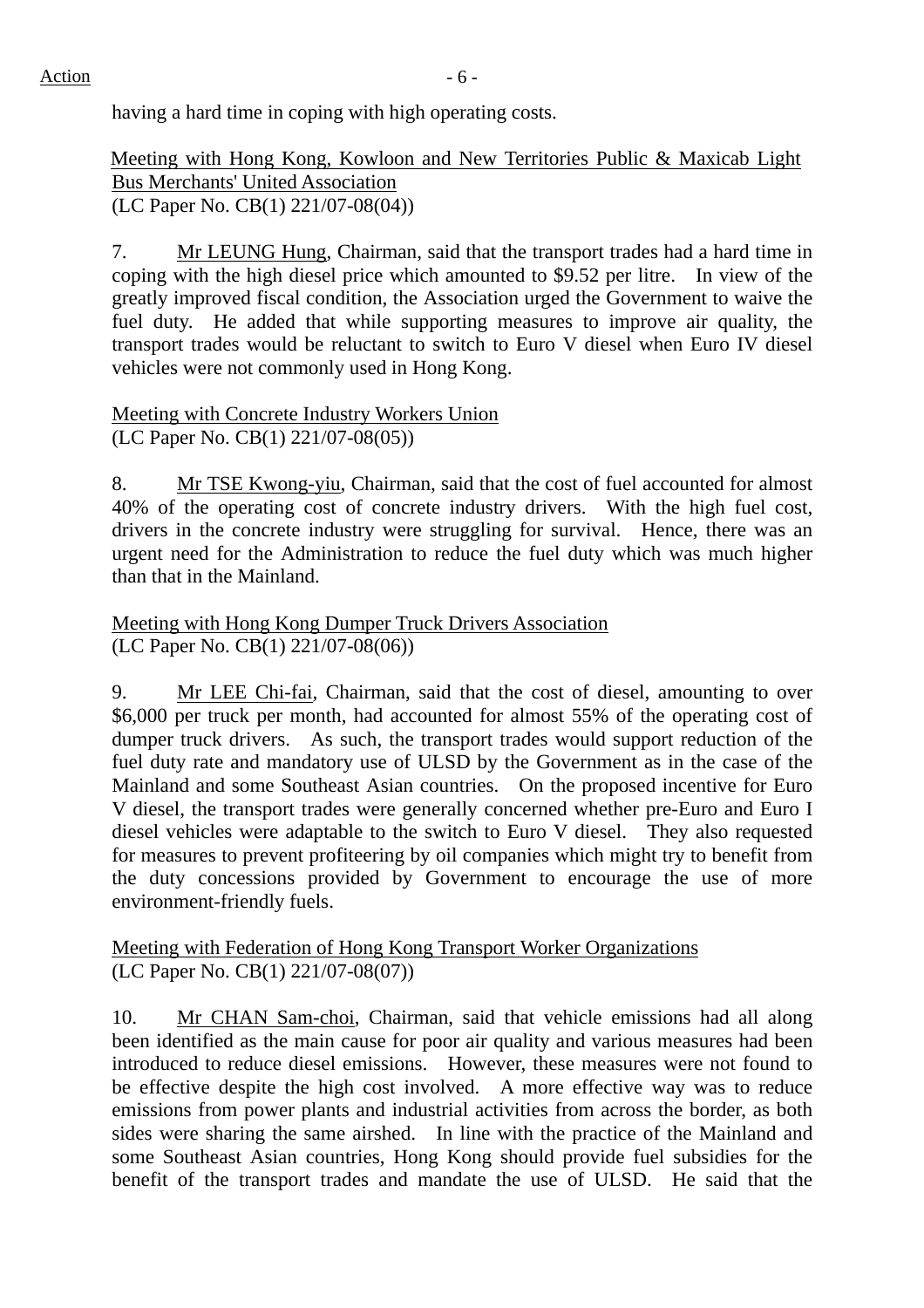Organizations were concerned whether Euro V diesel was suitable for use by pre-Euro and Euro I diesel vehicles, whether it would be more cost effective to introduce biodiesel at the same time, whether measures would be introduced to prevent profiteering by oil companies; and whether there was a need to standardize the quality and duty of diesel on both sides of the border.

#### Meeting with Public Light Bus General Association

11. Mr LING Chi-keung, Chairman, said that instead of reducing the duty rate from \$1.10 to \$0.56 per litre, the Administration should consider waiving the fuel duty. This was because the trades might not be able to benefit from the proposed duty concessions given that fuel prices were market driven.

Meeting with Hong Kong Container Tractor Owner Association Ltd (LC Paper No. CB(1) 221/07-08(08))

12. Mr CHAN Fu-chuen, Director, said that the Government should learn from past experience with the introduction of duty concessions for ULSD and take measures to prevent oil companies from profiteering again this time. He said that the Association held the view that the reduction in duty rate for Euro V diesel should not be confined to a period of two years but should be for an unlimited period so as to encourage the continued use of the more environment-friendly fuel. The Administration should also consider waiving the fuel duty for Euro V diesel; setting up mechanisms to regulate the retail prices of fuels; introducing more oil companies to Hong Kong to enable fair competition; and providing more duty concessions to encourage the switch.

Meeting with Lok Ma Chau China-Hong Kong Freight Association (LC Paper No. CB(1) 221/07-08(09))

13. Mr Stanley CHAING, Chairman, urged the Administration to consider waiving the fuel duty as the transport trades in Hong Kong were losing their competitiveness to their counterparts in the Pearl River Delta Region who were enjoying a much lower duty rate. It should also liaise with the Mainland authorities to require the transport trades in the Mainland to use more environment-friendly fuels as otherwise the efforts made by Hong Kong to reduce vehicle emissions would be futile. Meanwhile, measures should be introduced to regulate the retail prices of fuels to ensure that the proposed duty concessions would benefit the customers direct. Consideration should also be given to setting up Government-owned companies for the oil supply as in the case of Singapore.

Meeting with China Hongkong and Macau Boundary Crossing Bus Association (LC Paper No. CB(1) 221/07-08(10))

14. Mr Alan CHAN, Secretary-General, said that the Association was supportive of the "Blue Skies Campaign", but was very concerned about the effectiveness of measures to improve air quality. By way of illustration, the \$3.2 billion incentive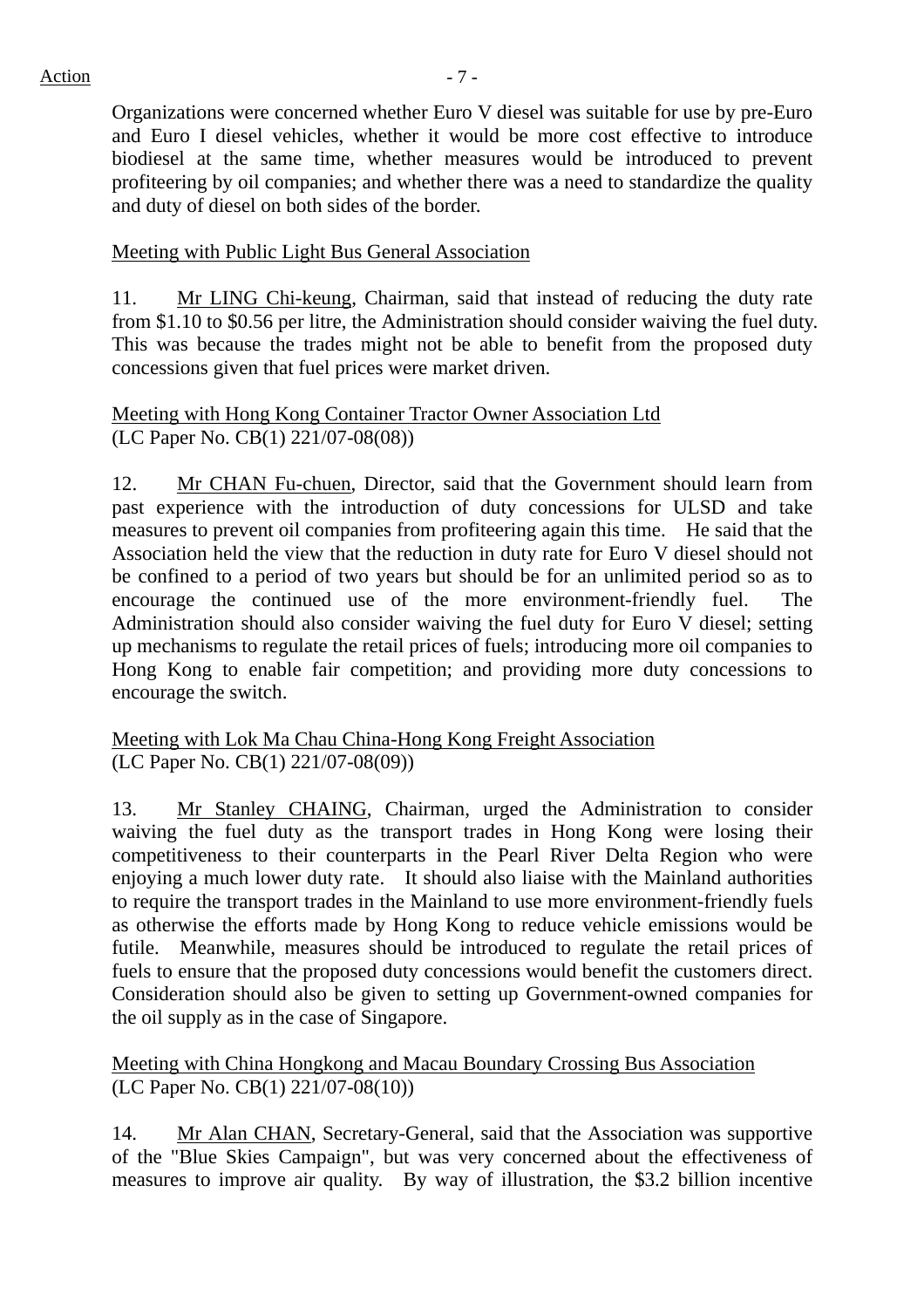scheme to encourage pre-Euro and Euro I diesel vehicle owners to switch to Euro IV diesel vehicles had not been successful as this had only provided an opportunity for vehicle dealers to profiteer from the scheme. As such, the present proposal of reducing the duty rate of Euro V diesel without regulating the retail price would not be effective in encouraging the switch because oil companies would make excuses to increase the fuel prices. In the end, the customers could not benefit from the duty concessions. In order to encourage the switch to more environment-friendly fuels, there was a need to maintain a price differential of at least 10% through subsidies from Government, similar to the switch to liquefied petroleum gas (LPG). A better and more effective way was to waive the fuel duty altogether for the benefit of the public at large.

Meeting with Taxi & PLB Concern Group (LC Paper No. CB(1) 221/07-08(11))

15. Mr LAI Ming-hung, Chairman, expressed concern about the adaptability of existing diesel vehicles to Euro V diesel. He said that the existing Euro IV diesel vehicles were experiencing problems, such as engine breakdown, with the use of ULSD. He also shared the concern that the duty concessions provided by the Government might in the end benefit the oil companies rather than the transport trades.

Meeting with H.K. Vehicle Transportation Association (LC Paper No. CB(1) 221/07-08(12))

16. Mr KONG Chi-keung, Chairman, opined that the transport trades would not be able to benefit from the proposed reduction of duty rate for Euro V diesel. Based on past experience with the introduction of duty concessions for ULSD, oil companies could manage to profiteer from the concessions by making various excuses to increase the retail prices of fuels. He urged the Government to take measures to regulate the retail prices of fuels instead of just reducing the duty rate. There was also a need to ensure the compatibility of existing diesel vehicles with the use of Euro V diesel. Consideration should be given to introducing more effective measures to reduce vehicle emissions, such as enhancing vehicle repair and maintenance, and encouraging the switch to more environment-friendly vehicles.

Meeting with Lam Tin Wai Hoi Public Light Bus Association (LC Paper No. CB(1) 221/07-08(13))

17. Mr NGAI Chor, Chairman, said that the transport trades could not benefit much from the proposed reduction of duty rate from \$1.10 to \$0.56 as the fuel prices had been rising rapidly over the years and the current retail price now stood at \$9.52 per litre. He therefore urged the Administration to waive the fuel duty for the benefit of the transport trades.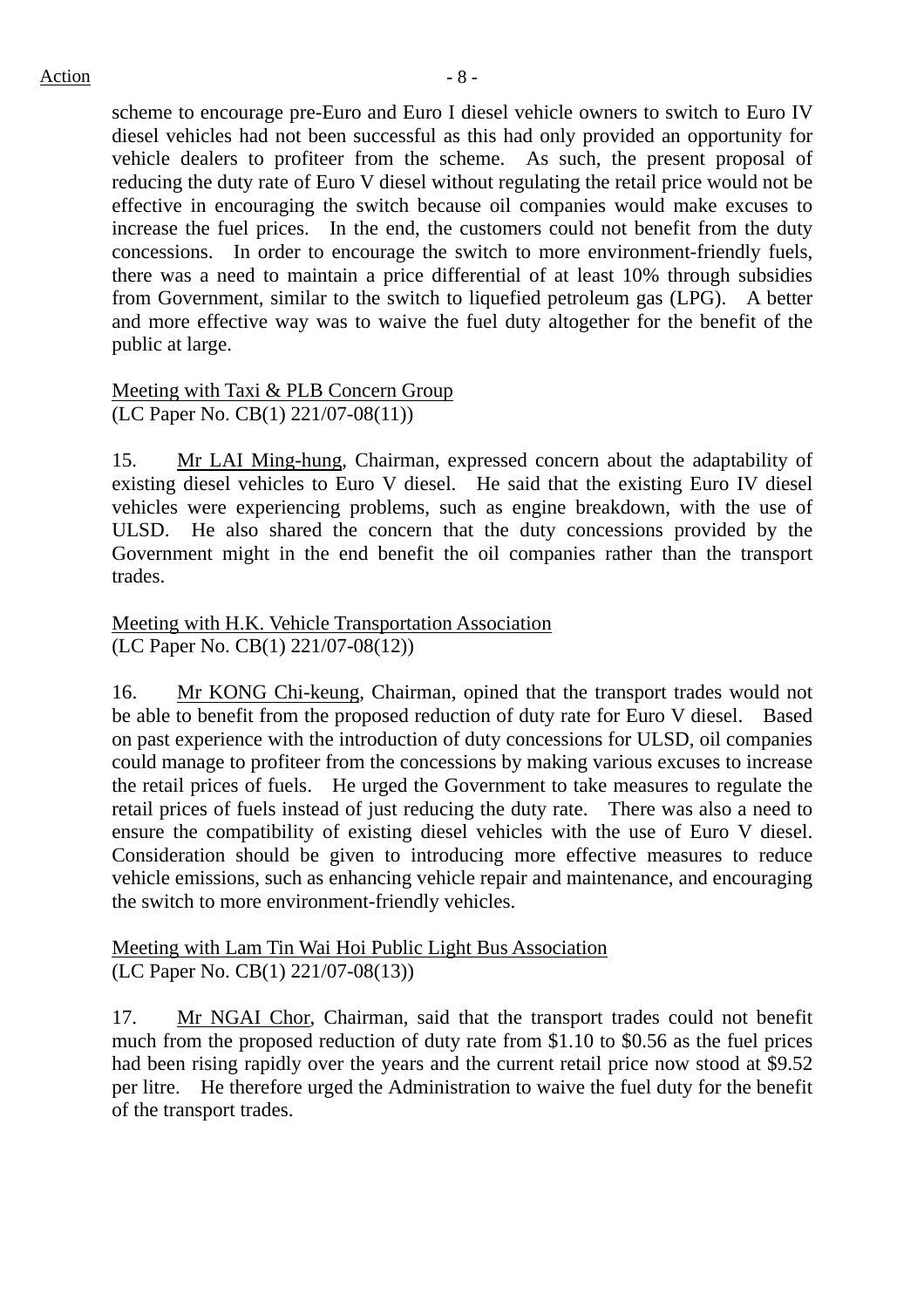### Meeting with Van's Calling Centre Association

18. Mr WONG Yung-shing, member, opined that the proposed reduction in duty rate of Euro V diesel could not benefit the transport trades but provide an opportunity for profiteering by oil companies. He urged the Administration to introduce more oil companies to enable fair competition so that the fuel prices could become more competitive.

#### Meeting with Hon Wah Public Light Bus Association Ltd (LC Paper No. CB(1) 221/07-08(14))

19. Mr CHAU Yee-sun, Chairman, expressed regret at the absence of representatives from oil companies at the meeting to exchange views on the Government's proposal of reducing the duty rate for Euro V diesel. He urged the Administration to consider waiving the fuel duty rate taking into account the improved fiscal position.

# Meeting with The Hong Kong Union of Light Van Employees

20. Mr IP Moon-lam, Chairman, said that while the transport trades had made efforts to participate in the various schemes to reduce vehicle emissions, it was the car dealers and oil companies which benefited from the schemes. To assist the transport trades in the switch to more environment-friendly fuels, the best way was to waive the duty rate in respect of fuels.

## Meeting with 中重型貨車關注組

21. Mr LAI Kim-tak, Chairman, said that there had not been evidence to suggest that the use of Euro V diesel would bring about significant improvements to air quality. The transport trades would urge for the waiving of fuel duty rather than the reduction of duty rate for Euro V diesel as the latter might have benefited the oil companies only. Despite the recovery of the economy, the transport trades were still struggling for survival. He would object to the proposed introduction of the Euro V diesel.

22. The Chairman also drew members' attention to the following submissions from deputations not attending the meeting -

| LC Paper No. CB(1) 221/07-08(15) | — Submission<br>from<br>Motor   |
|----------------------------------|---------------------------------|
|                                  | Transport Workers General       |
|                                  | Union                           |
| LC Paper No. CB(1) 221/07-08(16) | - Submission from Exxon Mobil   |
|                                  | Hong Kong Ltd                   |
| LC Paper No. CB(1) 221/07-08(17) | - Submission from Shell Hong    |
|                                  | Kong Ltd                        |
| LC Paper No. CB(1) 221/07-08(18) | - Submission from Federation of |
|                                  | Hong Kong Industries)           |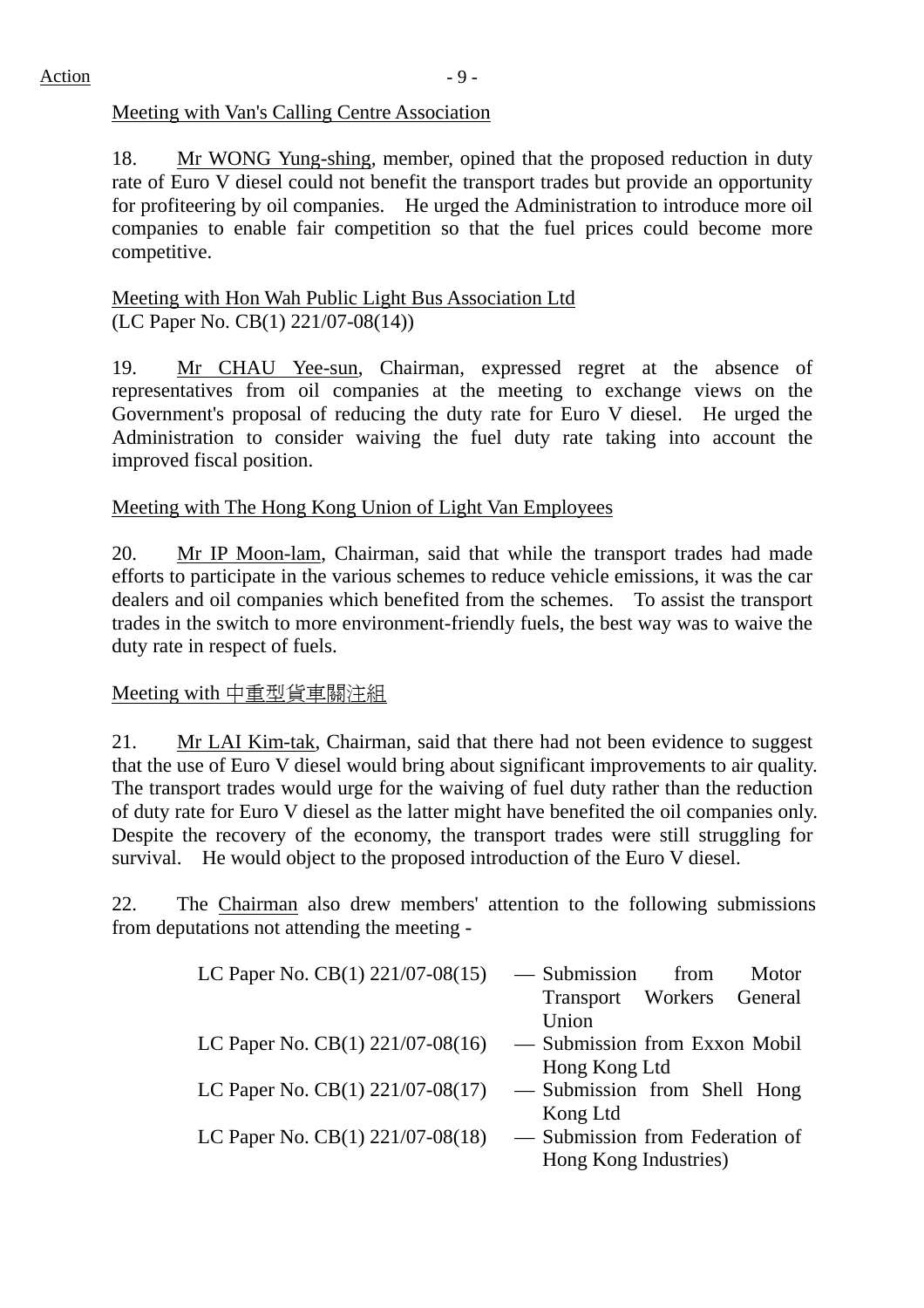Meeting with the Administration

 $\overline{(LC Paper No. CB(1) 221/07-08(19) - \overline{099}}$  Administration's paper on measures to promote the use of environment-friendly fuels)

23. The Deputy Director of Environmental Protection (3) (DDEP(3)) said that the Administration was aware of the concerns of the transport trades on the suitability of Euro V diesel for existing diesel vehicles and the cost-effectiveness of using this more environment-friendly fuel. He assured the transport trades that Euro V diesel was suitable for all existing diesel vehicles and would not impair their engines. In fact, Hong Kong had already been using Euro V diesel as about 40% of the motor vehicle diesel imported to Hong Kong in the first eight months of the year had met the specification of Euro V diesel. He added that the purpose of encouraging the switch to Euro V diesel was to reduce vehicle emissions and improve roadside air quality. As compared with ULSD, the use of Euro V diesel could reduce sulphur dioxide and respirable suspended particulates by 80% and 5% respectively. The Secretary for the Environment (SEN) had personally met with all the major oil companies to encourage them to pass on the benefits derived from the reduction in duty rate from \$1.10 to \$0.56 per litre to their customers. The oil companies had responded positively and pledged to duly reflect the duty concessions on the retail price of Euro V diesel after deducting the cost increase. Based on the imported prices provided by the Census and Statistics Department during the period, Euro V diesel was more costly than ULSD by up to about \$0.1 per litre. While the future price differential between ULSD and Euro V diesel would be subject to market factors, such as supply and demand situations, the proposed concessionary duty rate of \$0.56 per litre for Euro V diesel should render Euro V diesel more price competitive than ULSD.

24. Noting with disappointment that oil companies had declined to attend the meeting, Ms Miriam LAU opined that it was irresponsible on the part of oil companies that they had chosen not to meet with the transport trades. While acknowledging that Euro V diesel contained 80% less sulphur than ULSD, Ms LAU said that this might not necessarily mean that there should be 80% reduction in sulphur dioxide emissions from vehicles. She sought clarification on the actual improvements to roadside air quality which the use of Euro V could bring. The Principal Environmental Protection Officer (Mobile Source Control) (PEPO(MSC)) confirmed that since Euro V diesel contained 80% less sulphur than ULSD, fueling diesel vehicles with Euro V diesel could reduce 80% of their sulphur dioxide emissions. At members' request, the Administration agreed to provide an information note setting out the environmental benefits of Euro V diesel.

25. Given that about 40% of the motor vehicle diesel imported to Hong Kong in the past eight months met the specification of Euro V diesel, and that the trades had since been paying similar prices for both ULSD and Euro V diesel, Ms Miriam LAU asked if the retail price for Euro V diesel could be fixed at the current level so that any duty concessions provided by Government could be deducted from the retail price and benefit customers direct. Taking into account that Euro V diesel was more costly than ULSD by about \$0.1 per litre, and that the Government was prepared to reduce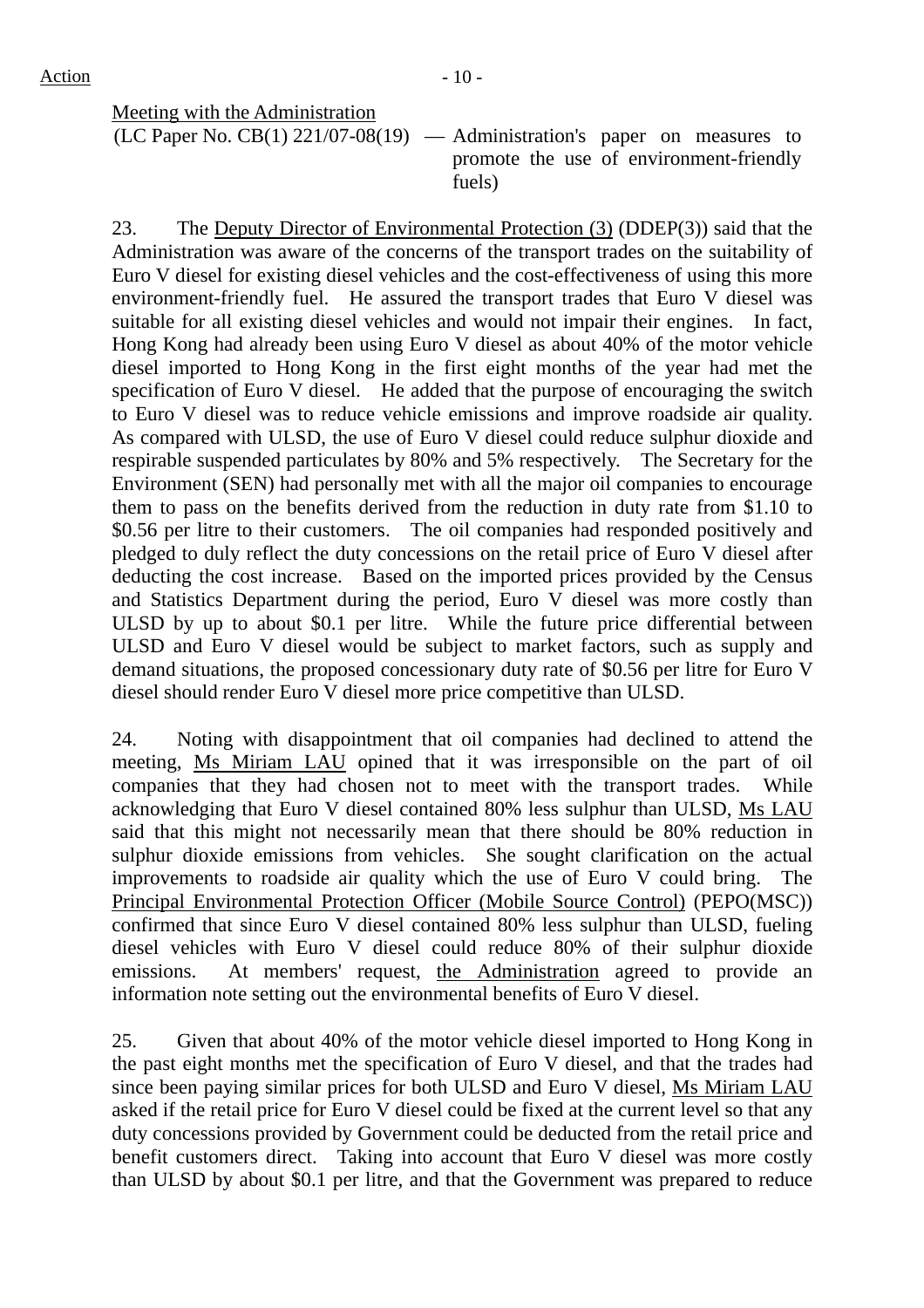the duty rate for Euro V diesel from \$1.1 to \$0.56 per litre, the price difference of \$0.46 should be duly reflected in the retail price of Euro V diesel. With the said price differential, she was quite sure that the switch to Euro V diesel could take effect at once and without further delay. However, based on past experience with the introduction of ULSD, oil companies would make different excuses to increase the retail price. By way of illustration, the retail price of ULSD had increased by \$0.89 per litre because oil companies needed to cleanse their oil tanks for storage of ULSD. By allowing oil companies to set the retail prices of Euro V diesel after deducting the cost increase, the Administration would have given oil companies the opportunity to encroach the duty concessions meant for their customers. To this end, the Administration should take measures to ensure that the duty concessions would benefit the transport trades direct rather than being profiteered by oil companies. Ms LAU also recalled that when ULSD was introduced in 2000, the oil companies had made known to the public that there would be a cost increase of \$0.89 per litre for the cleansing cost which was factored into the incentive scheme for ULSD to work out the duty concessions to ensure that the price of ULSD remained competitive. The transport trades were well aware of the said arrangement and the likely retail price of ULSD. However, no similar arrangement was made this time for the Euro V diesel and the transport trades had no idea on the cost increase associated with the supply of Euro V diesel by oil companies. She queried why the cost increase, which could range from cleansing to promotional costs, could not be made known at the present stage, particularly when 40% of the motor vehicle diesel imported to Hong Kong in the past eight months met the specification of Euro V diesel. She considered that as a responsible Government, it should obtain more information from the oil companies regarding the cost increase associated with the supply of Euro V diesel.

26. DDEP(3) responded that the purpose of the proposed reduction of duty rate of Euro V diesel was to encourage the switch to this more environment-friendly fuel with a view to improving the roadside air quality. In consultation with the Financial Services and Treasury Bureau, it was decided that the duty rate of Euro V diesel could be reduced from the present \$1.11 to \$0.56 per litre. The oil companies had been requested to duly reflect the duty concessions on the retail price of Euro V diesel after deducting the cost increase. As to the extent to which the duty concessions could be reflected in the retail price, DDEP(3) explained that future retail price of diesel would be subject to a host of factors, including the additional costs to be incurred by the oil companies, market supply and demand situations. Hence, the Government was not in a position to make any guarantee regarding the future retail price of Euro V diesel. With the reduction in duty rate of Euro V diesel, it was hoped that oil companies would import more Euro V diesel which would in turn promote the use of this environment-friendly fuel. He also agreed to liaise with oil companies regarding the cost increase associated with the supply of Euro V diesel.

(*Post-meeting note*: An information note explaining the benefits of Euro V diesel and reporting on oil companies' responses to questions relating to the retail price of Euro V diesel was circulated to members vide LC Paper No. CB(1) 258/07-08 on 15 November 2007.)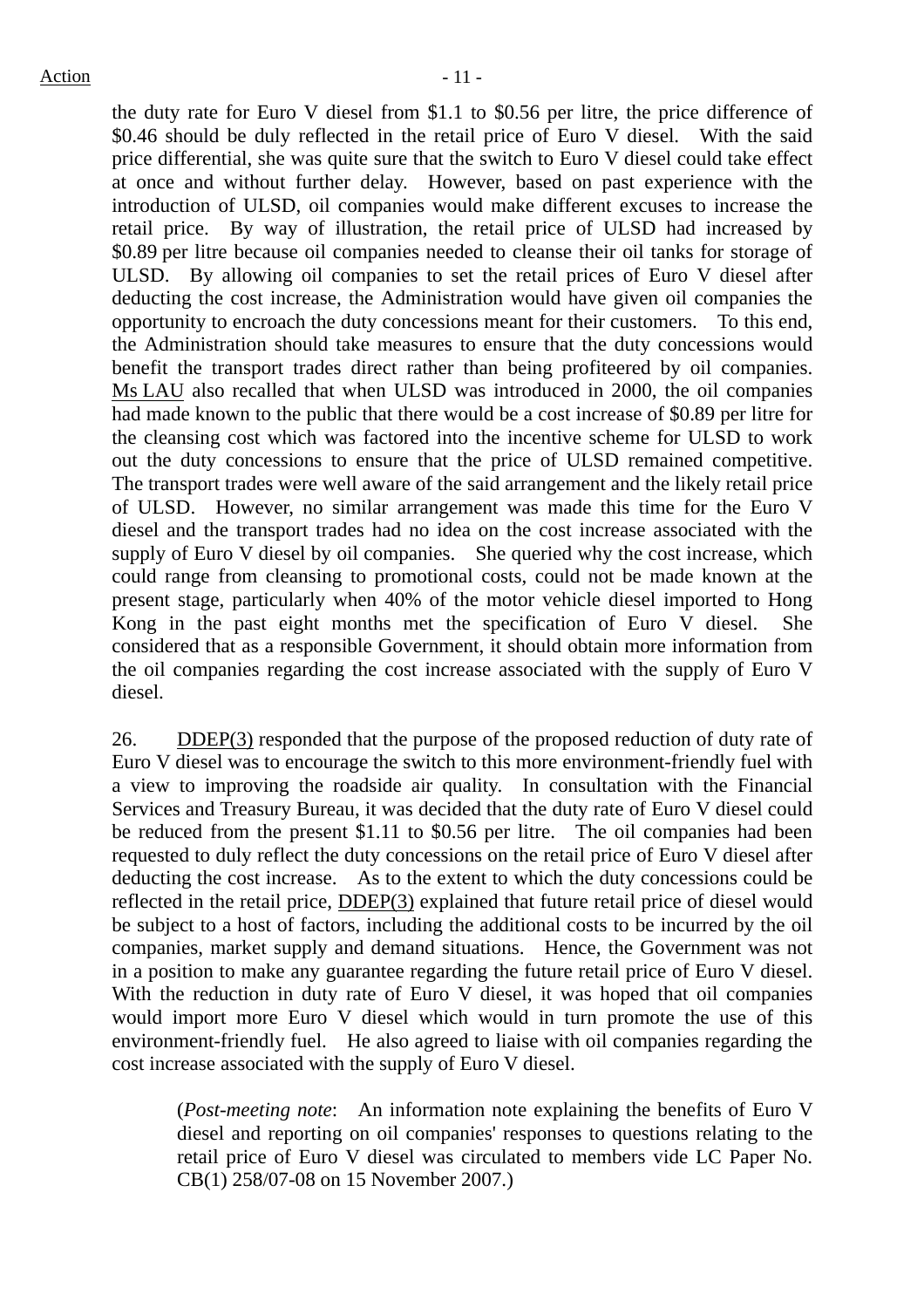27. While supporting the use of more environment-friendly fuels, Miss CHOY So-yuk shared the concern that oil companies would make various excuses to increase the retail price, as shown by previous experience, thereby defeating the purpose of the duty concessions provided by the Government. The situation would be further aggravated if the use of Euro V diesel was made mandatory. She considered it necessary for the Administration to take measures to ensure that the duty concessions would benefit the transport trades and encourage them to switch to the use of more environment-friendly fuels. DDEP(3) said that SEN had personally met with all the major oil companies to encourage them to pass on the benefits derived from the reduction in duty rate to their customers. The oil companies had responded positively and pledged to duly reflect the duty concessions on the retail price of Euro V diesel after deducting the cost increase. The Administration would continue to monitor the trend in international and import prices, as well as local retail prices.

28. Mr Howard YOUNG remained concerned about the suitability of Euro V diesel for use by all types of diesel vehicles. He asked if any additional installations and/or extra costs would be incurred on the part of vehicle owners in switching to this more environment-friendly fuel. He also enquired about the fuel efficiency of Euro V diesel and how it compared with other diesels. DDEP(3) explained that it was the Administration's understanding that Euro V diesel was suitable for all existing diesel vehicles. He reiterated that Euro V diesel was being used in Hong Kong now since about 40% of the motor vehicle diesel imported to Hong Kong within the first eight months of the year had already met the Euro V standard. As for the fuel efficiency of Euro V diesel, PEPO(MSC) advised that it was on a par with the existing ULSD.

29. To encourage the continued use of more environment-friendly fuels, Ms Miriam LAU enquired whether the duty concessions for Euro V diesel could last for an indefinite period instead of for a period of two years. The Principal Assistant Secretary for Financial Services and the Treasury (Treasury) (PAS(FST)) said that the Administration's intention was to reduce the duty rate for Euro V diesel to \$0.56 per litre for a period of two years, starting from 1 December 2007. A review of the effectiveness of the incentive scheme would be conducted before a decision was reached to make the use of Euro V diesel mandatory in January 2009 in tandem with the European Union (EU). Ms LAU asked if, after the said review, the duty concessions would be provided for an indefinite period, instead of a time-limited period. PAS(FST) said that the Administration would take into account the effectiveness of the incentive scheme as well as the feedback from the transport trades in its review.

30. Ms Miriam LAU was concerned about the confusion which might arise with the use of Euro V diesel given that its supply was not guaranteed. DDEP(3) said that supply should not be a major cause for concern given the relatively small size of the market for diesel in Hong Kong. Besides, the proposed reduction in duty to \$0.56 would provide a great incentive for oil companies to switch to supplying Euro V diesel. However, it might take some time for the oil companies to fully adjust to the import of motor vehicle diesel which met the specification of Euro V diesel.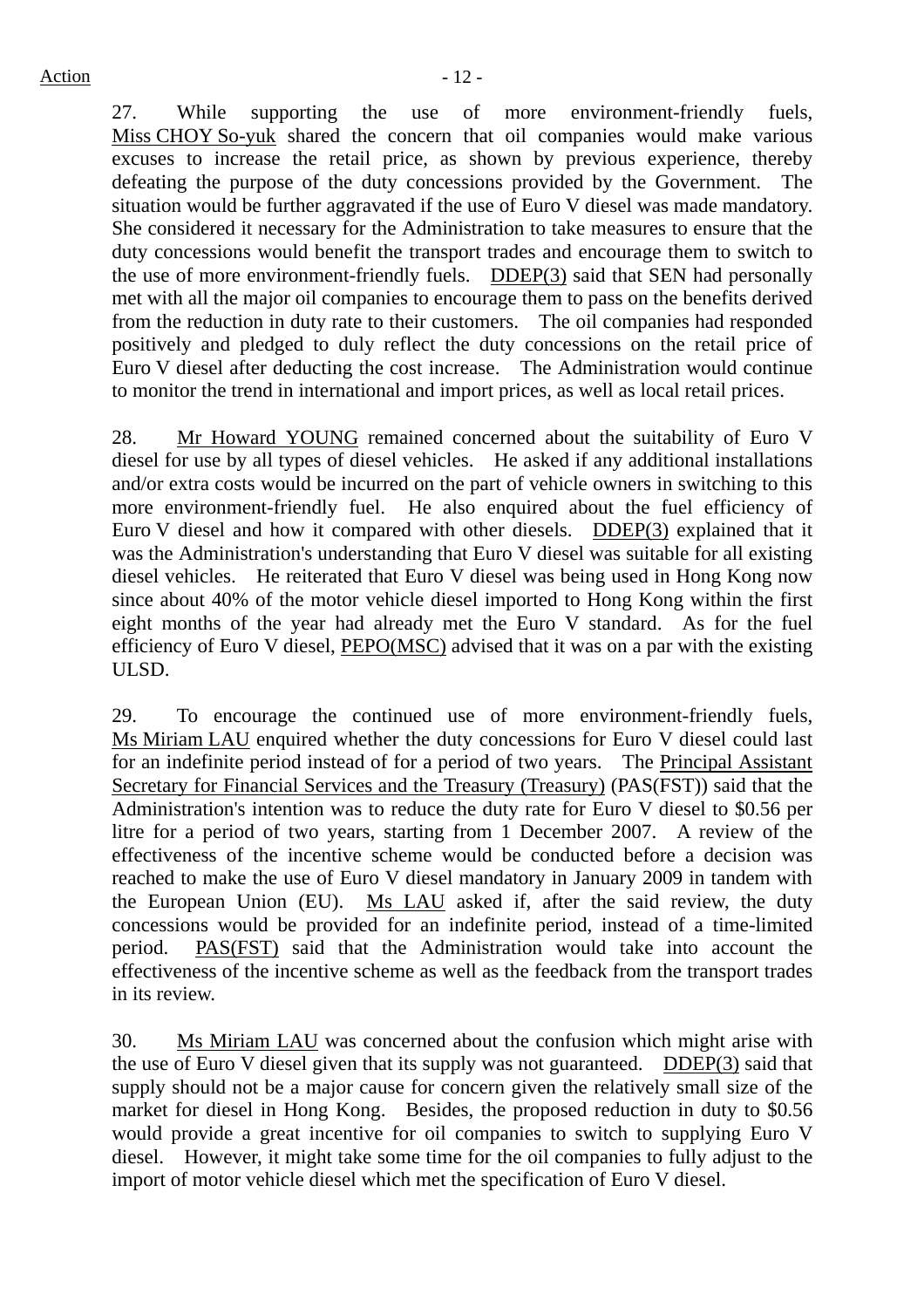31. Mr TANG Chi-keung/Public Omnibus Operators Association Ltd expressed concern that the increase in retail price of Euro V diesel would offset the proposed reduction in duty rate. He was also dissatisfied that the Administration's failure to consult the transport trades, which were the actual users, before introducing incentive schemes to encourage the switch to environment-friendly vehicles and fuels. Mr LAI Kim-tak/中重型貨車關注組 shared the concerns that the reduction in duty rate would only benefit oil companies and would not be reflected in the retail price of Euro V diesel. Mr Stanley CHAING/Lok Ma Chau China-Hong Kong Freight Association said that while the Government had been putting the blame on diesel vehicles for the poor air quality, it was worth noting that these vehicles were still commonly used in EU countries because they were more energy-efficient and less fuel-consuming and hence more environment-friendly. He also pointed out that the EU countries had allowed for the blending of 5% to 10% biodiesel in ULSD but this was not allowed in Hong Kong. He therefore urged the Administration to consider introducing biodiesel in Hong Kong to facilitate competition which would in turn render the fuel prices more competitive. The ultimate solution was for the Administration to waive the fuel duty. Mr Alan CHAN/China Hongkong and Macau Boundary Crossing Bus Association echoed that the Environmental Protection Department had failed to consult the transport trades before proposing to reduce the duty rate of Euro V diesel. He supported that the use of Euro V diesel should be tried out under a pilot scheme before applying across the board in Hong Kong. There was also a need to ensure that the duty concessions were reflected in the retail price of Euro V diesel. Mr LING Chi-keung/Public Light Bus General Association was concerned that the proposed reduction in duty rate of Euro V diesel would only be valid for a period of two years and not subject to extension upon the review. He therefore urged for the entire removal of the fuel duty.

32. Given that more than half of the public light buses (PLBs) in Hong Kong were running on liquefied petroleum gas (LPG) which were duty free while the remainder were running on diesel, Mr LAI Ming-hung/Taxi & PLB Concern Group held the view that the fuel duty for these diesel PLBs should be waived. He said that some of the PLB owners did not wish to switch to LPG PLBs because they were concerned about the limited availability of LPG filling stations. PAS(FST) said that as the environmental performance of LPG was better than that of diesel, fuel duty was waived in respect of LPG in an attempt to encourage the switch. The Administration intended to maintain such a duty incentive.

33. The Chairman reminded members that SEN would move a resolution under section 4(2) of the Dutiable Commodities Ordinance (Cap. 109) at the Council meeting on 14 November 2007 to reduce the duty of Euro V diesel to a concessionary rate of \$0.56 per litre from 1 December 2007 to 30 November 2009. Ms Miriam LAU said that she would request to speak on the motion so that her views and concerns about the proposal could be recorded at the proceedings.